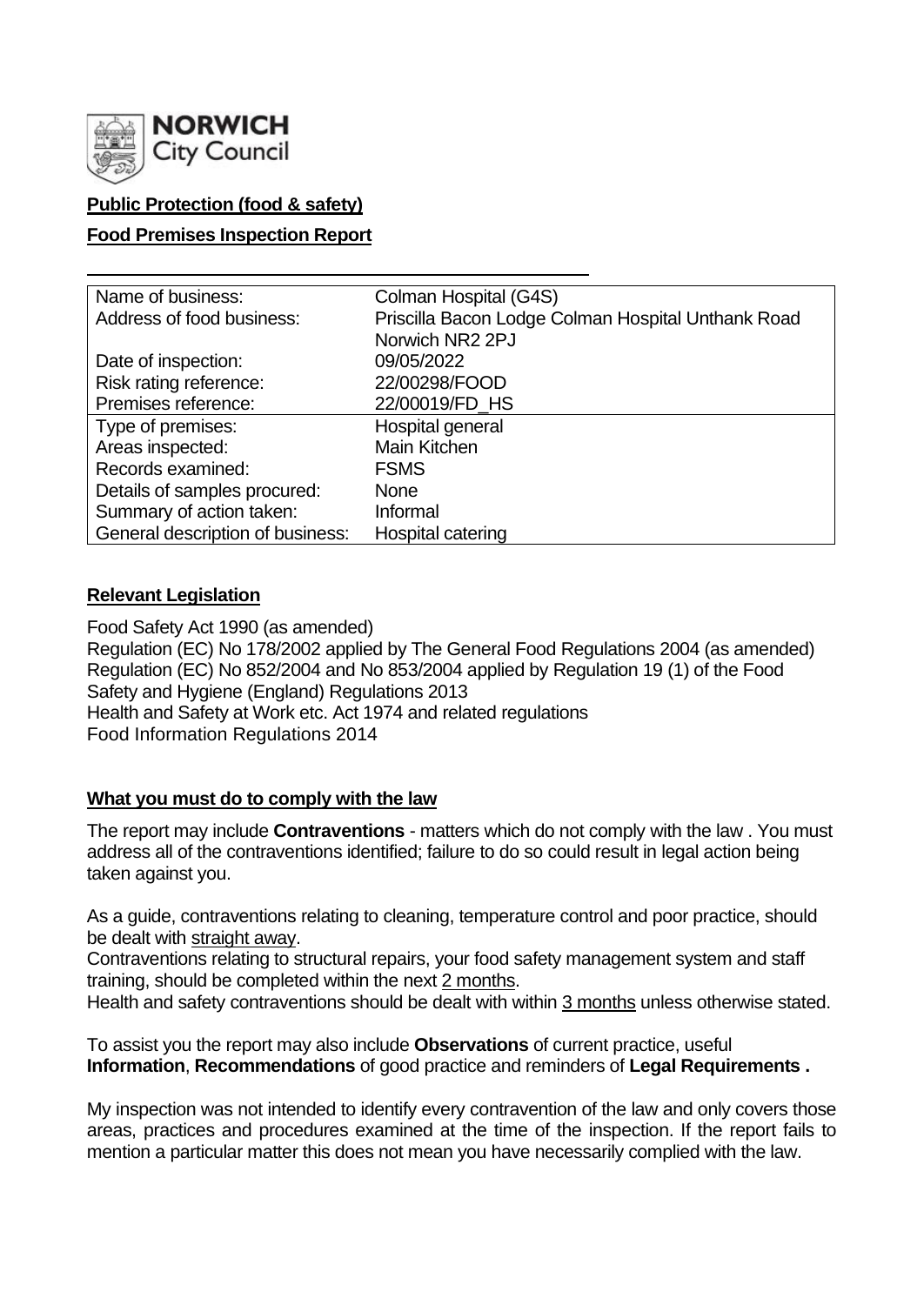# **FOOD SAFETY**

#### **How we calculate your Food Hygiene Rating:**

The food safety section has been divided into the three areas which you are scored against for the hygiene rating: 1. food hygiene and safety procedures, 2. structural requirements and 3. confidence in management/control procedures. Each section begins with a summary of what was observed and the score you have been given. Details of how these scores combine to produce your overall food hygiene rating are shown in the table.

| <b>Compliance Area</b>                     |          |    |           | <b>You Score</b> |                |    |           |    |                |
|--------------------------------------------|----------|----|-----------|------------------|----------------|----|-----------|----|----------------|
| <b>Food Hygiene and Safety</b>             |          |    |           | 0                | $\overline{5}$ | 10 | 15        | 20 | 25             |
| <b>Structure and Cleaning</b>              |          |    |           | $\Omega$         | 5              | 10 | 15        | 20 | 25             |
| Confidence in management & control systems |          |    |           | $\overline{0}$   | 5              | 10 | 15        | 20 | 30             |
|                                            |          |    |           |                  |                |    |           |    |                |
| <b>Your Total score</b>                    | $0 - 15$ | 20 | $25 - 30$ |                  | $35 - 40$      |    | $45 - 50$ |    | > 50           |
| <b>Your Worst score</b>                    | 5        | 10 | 10        |                  | 15             |    | 20        |    | $\sim$         |
|                                            |          |    |           |                  |                |    |           |    |                |
| <b>Your Rating is</b>                      | 5        | 4  |           | 3                | 2              |    |           |    | $\overline{0}$ |

Your Food Hygiene Rating is 5 - a very good standard



## **1. Food Hygiene and Safety**

Food Hygiene standards are excellent. You demonstrated full compliance with legal requirements. You have safe food handling practices and procedures and all the necessary control measures to prevent cross-contamination are in place. **(Score 0)**

### Contamination risks

**Observation** I was pleased to see you were able to demonstrate effective controls to prevent cross-contamination.

Personal Hygiene

**Observation** Disposable aprons were used Provide apron for visitors

Temperature Control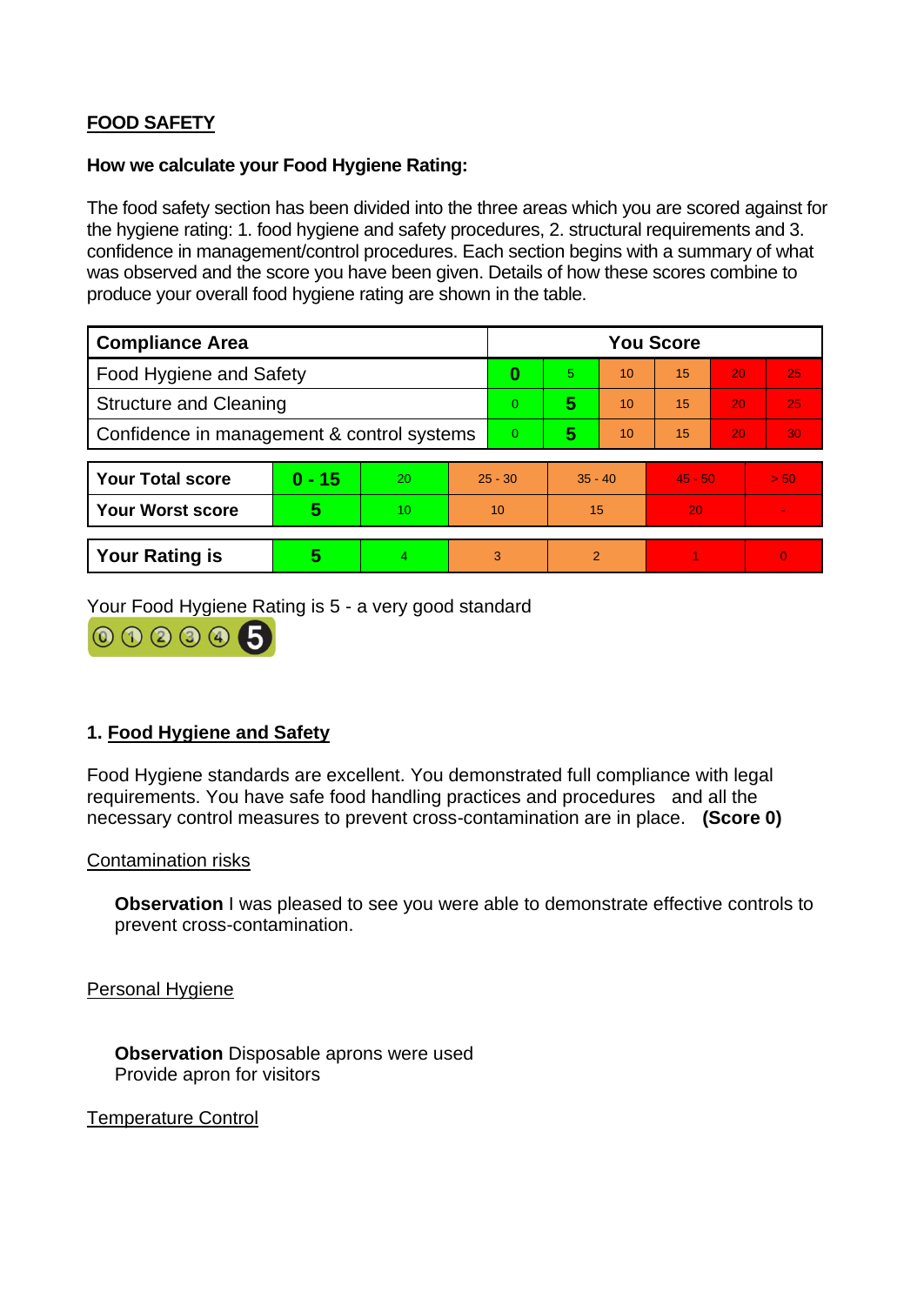**Observation** I was pleased to see you were able to limit bacterial growth and/or survival by applying appropriate temperature controls at points critical to food safety and that you were monitoring temperatures.

## **2. Structure and Cleaning**

The structure facilities and standard of cleaning and maintenance are agenerally of a good standard and only minor repairs and/or improvements are required. Pest control and waste disposal provisions are adequate. The minor contraventions require your attention. **(Score 5)**

### Cleaning of Structure

**Contravention** The following items were dirty and require more frequent and thorough cleaning:

- floor/wall junctions
- behind and under equipment
- bottom to walls underneath sink unit
- air vent to ceiling

### Cleaning of Equipment and Food Contact Surfaces

**Contravention** The following items are dirty and must be cleaned:

• wheels and legs to equipment

### **Maintenance**

**Contravention** The following had not been suitably maintained and must be repaired or replaced:

• panel to front of dishwasher missing, you informed me that this had been repaired a few times but keeps falling off

## **3. Confidence in Management**

A food safety management system is in place and you demonstrate a very good standard of compliance with the law. You have a good track record. There are some minor contraventions which require your attention. **(Score 5)**

### Type of Food Safety Management System Required

**Observation** Your SFBB/food safety management system was in place and working well. I was confident you had effective control over hazards to food.

**Observation** You were date labelling perishable foods appropriately and could demonstrate effective control over food spoilage organisms.